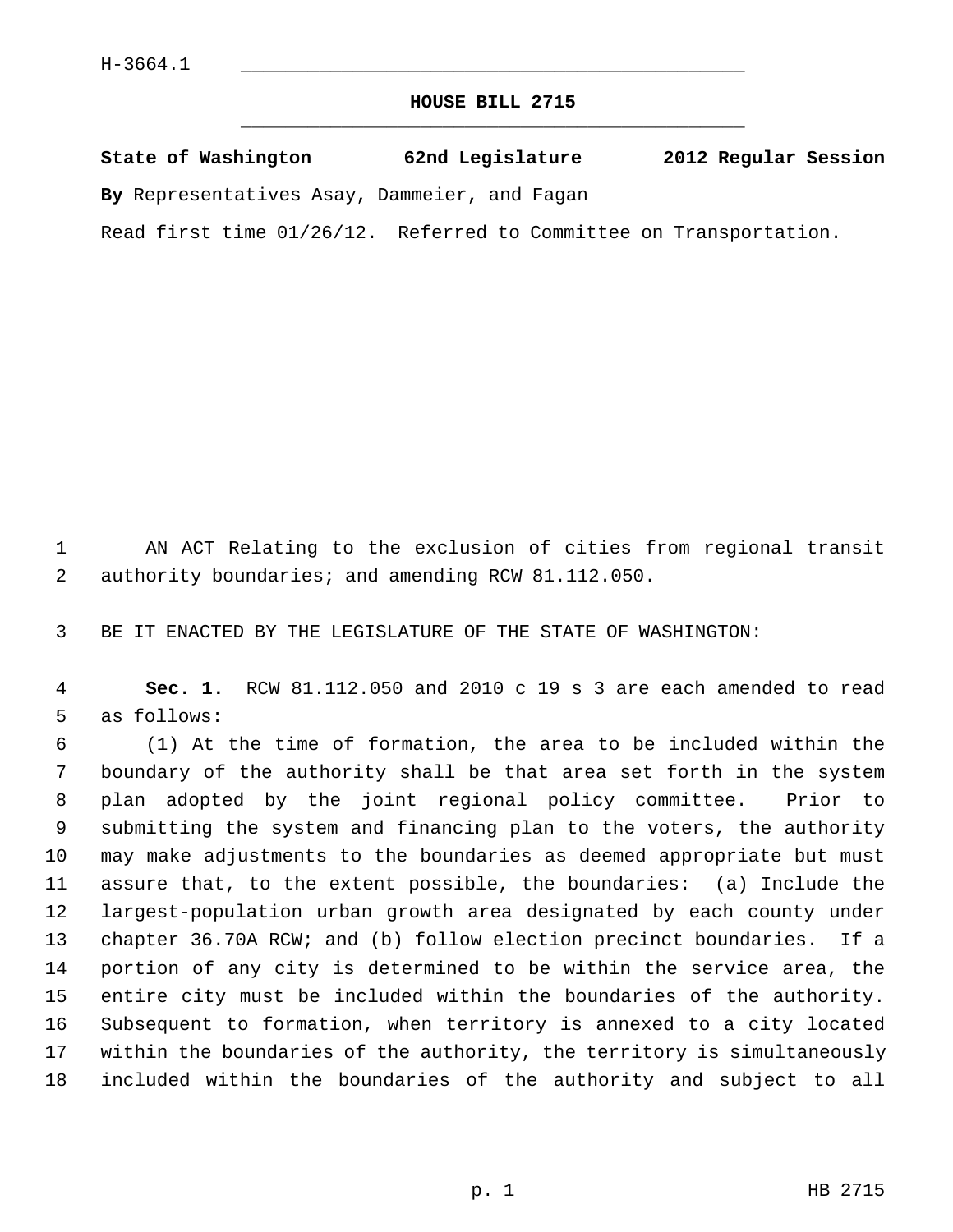1 taxes and other liabilities and obligations applicable within the city 2 with respect to the authority as provided in RCW 35.13.500 and 3 35A.14.475 and notwithstanding any other provision of law.

 4 (2) After voters within the authority boundaries have approved the 5 system and financing plan, elections to add areas contiguous to the 6 authority boundaries may be called by resolution of the regional 7 transit authority, after consultation with affected transit agencies 8 and with the concurrence of the legislative authority of the city or 9 town if the area is incorporated, or with the concurrence of the county 10 legislative authority if the area is unincorporated. Only those areas 11 that would benefit from the services provided by the authority may be 12 included and services or projects proposed for the area must be 13 consistent with the regional transportation plan. The election may 14 include a single ballot proposition providing for annexation to the 15 authority boundaries and imposition of the taxes at rates already 16 imposed within the authority boundaries.

17 (3) ((Upon receipt of a resolution requesting exclusion from the 18 boundaries of the authority from a city whose municipal boundaries 19 cross the boundaries of an authority and thereby result in only a 20 portion of the city being subject to local option taxes imposed by the 21 authority under chapters 81.104 and 81.112 RCW in order to implement a 22 high capacity transit plan, and where the vote to approve the city's 23 incorporation occurred simultaneously with an election approving the 24 local option taxes, then upon a two-thirds majority vote of the 25 governing board of the authority, the governing board shall redraw the 26 boundaries of the authority to exclude that portion of the city that is 27 located within the authority's boundaries, and the excluded area is no 28 longer subject to local option taxes imposed by the authority. This 29 subsection expires December 31, 1998.)) If an authority is unable to 30 complete the regional transit system plan as approved by the voters or 31 the plan exceeds either the original cost estimate or the time for 32 completion estimate by ten percent, the legislative authority of a city 33 may request to be excluded from the boundaries of the authority. Upon 34 receipt of a resolution from the legislative authority of a city 35 requesting exclusion from the boundaries of an authority, the 36 commission shall redraw the boundaries of the authority to exclude the